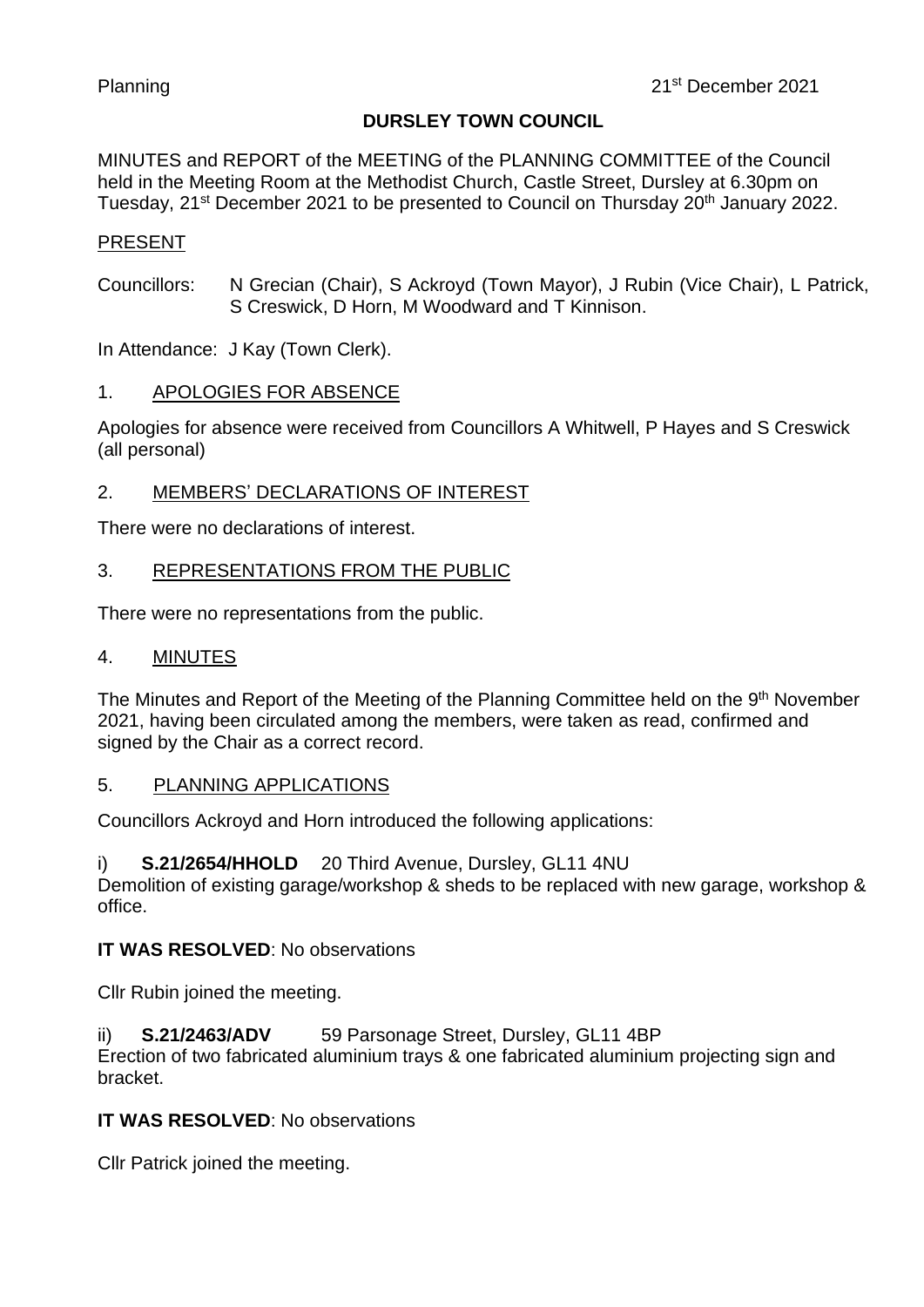iii) **S.21/2604/HHOLD** 12 Shelley Road, Dursley, GL11 4QD Two storey side extension and single storey rear extension.

# **IT WAS RESOLVED**: No observations

iv) **S.21/2809/FUL** Littlecombe Zone C, Lister Road, Dursley Change of use from ground floor retail unit in Apartment Block 4 to residential use, comprising 1no. two bed apartment & changes to Drake House car park, including the realignment of PROW 'Dursley Footpath 11'.

**IT WAS RESOLVED**: **Objection** to the proposed change of use from ground floor retail unit to residential use. Councillors agreed this was an important local amenity and the commitment had been made to new residents on the estate. There is no justification or survey to prove the retail unit is not required.

Councillors had no concerns to the other elements of the application relating to changes to Drake House car park, including the realignment of PROW Dursley Footpath 11.

The Chair was requested to write to District Councillor Loraine Patrick to request that if the Planning Officer was mindful to approve the full application, then the matter be deferred to the Development Control Committee for a final decision. Cllr Patrick abstained from the vote.

v) **S.21/2822/FUL** Littlecombe Zone C Lister Road, Dursley Temporary marketing suite (retrospective).

**IT WAS RESOLVED:** To neither support nor object but to record the Councils disappointment that the application was retrospective and that the building was erected with no planning permission.

vi) **S.21/2839/TPO** 3 April Close May Lane, Dursley, GL11 4HQ Birch tree - reduction is height from 14m to 9.5m and width reduce from 8m to 5.6m.

**IT WAS RESOLVED**: No observations

vii) **S.21/2948/HHOLD** 62 Budding Way, Dursley, GL11 5BE Erection of single storey side extension.

# **IT WAS RESOLVED**: No observations

viii) **S.21/2646/DISCON** Littlecombe Zone F, Lister Road, Dursley Discharge of conditions 5 (materials), 6 (sample panels), 7 (archaeology) & 11 (open space management) from the application S.15/0476/OUT & condition 4 (LEMP) & 5 (EDS) from the application S.19/1090/REM.

**IT WAS RESOLVED**: To neither support nor object but to comment that the Councillors were disappointed that there were no local Gloucestershire varieties of apples included within the orchard. The Councillors were raised concerns over the lack of a watering schedule with new trees requiring regular watering for the first two years after planting. Councillors would like the watering schedule to at least match those of other areas of the development which had previously been submitted.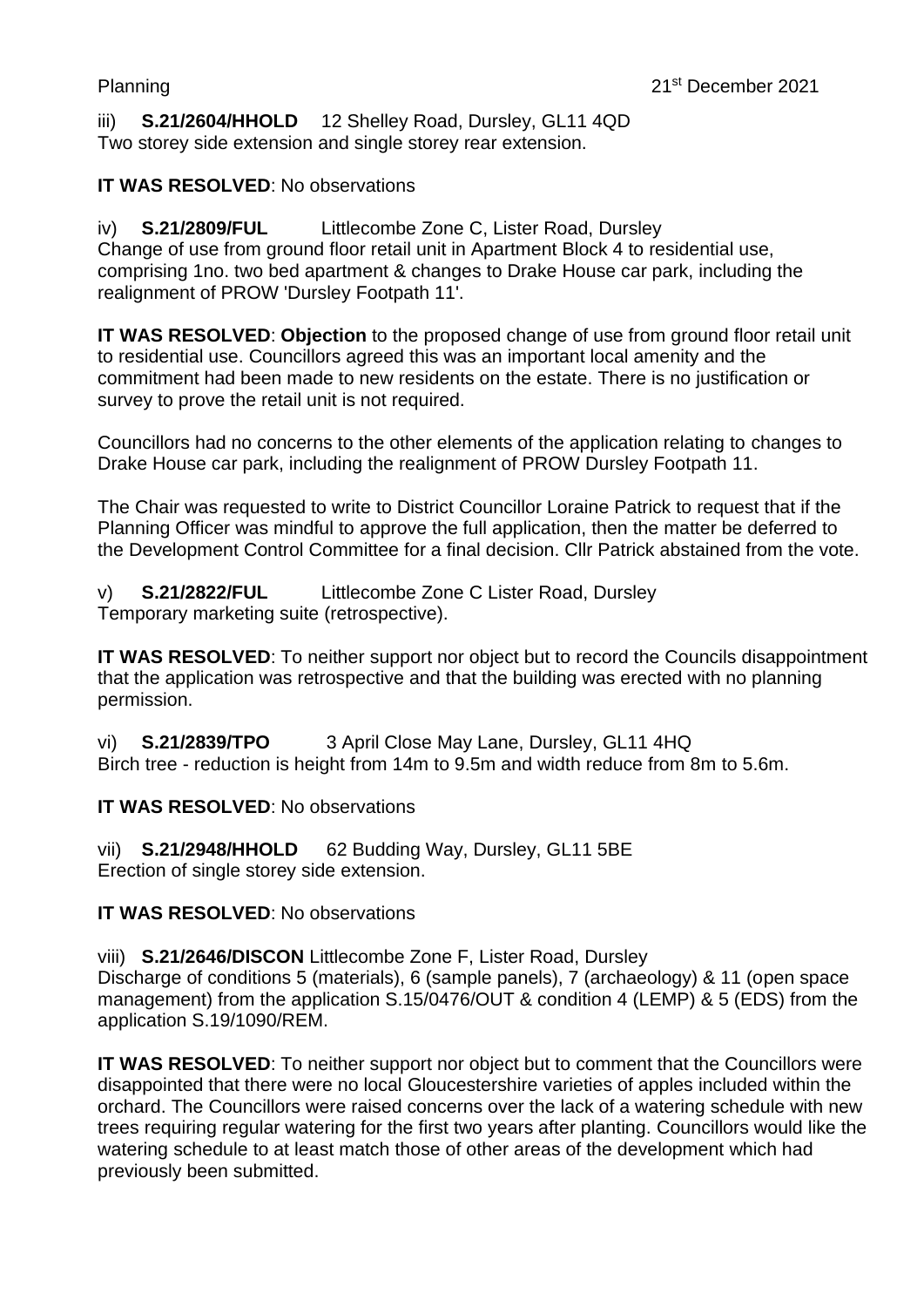# 6. LICENSING APPLICATIONS:

There were no applications at the time of the agenda.

## 7. PLANNING MATTERS IN GENERAL

## i) **Notifications (incl. Discharge of conditions/certificates/permitted development):**

**S.21/2864/GDPE** 9 Olive Grove Dursley GL11 4ET Erection of single storey extension to rear .

**S.21/2904/MINAM** Littlecombe Zone F, Lister Road, Dursley Non-Material Amendment to permission S.19/1090/REM.

## ii) **Notification of Approved Planning Applications:**

**S.21/ S.21/2529/TCA** 34 - 36 Long Street, Dursley, GL11 4JB T1 and T2 Yew - Remove lower branches.

**S.21/2219/HHOLD** 1 Kingshill Park, Dursley, GL11 4DG Erection of single storey rear extension.

**S.21/1720/HHOLD** 30 Five Acres, Dursley, GL11 4JP Installation of rear balcony and replacement rear window with French door set.

#### **S.21/1025/FUL** Cambridge Avenue, Dursley, GL11 4AZ Demolition of existing buildings and erection of thirteen affordable dwellings, with landscaping, parking and associated works.

**2020/0025/ASSETC** Kingshill House, Kingshill Lane, Dursley, GL11 4BZ Kingshill House - Nomination for inclusion on the register of Assets of Community Value.

# iii) **Notification of Refused Planning Application:**

**S.21/1946/HHOLD** 4 Henlow Drive, Dursley, GL11 4BE Conversion of loft to main house and garage with dormer windows.

# iv) **Notification of Withdrawn Planning Application:**

**S.21/2192/FUL** Drake House Drake Lane, Dursley, GL11 4HH Change of use from Office E (c) to Dual Use Cafe E (b) / Office E (c).

# v) **Notification of Appeal Decision:**

**APP/C1625/D/21/3283383** 21 Westfield, Dursley, GL11 4EP Retrospective application for domestic outbuilding with associated works - S.21/1228/HHOLD. The appeal was allowed.